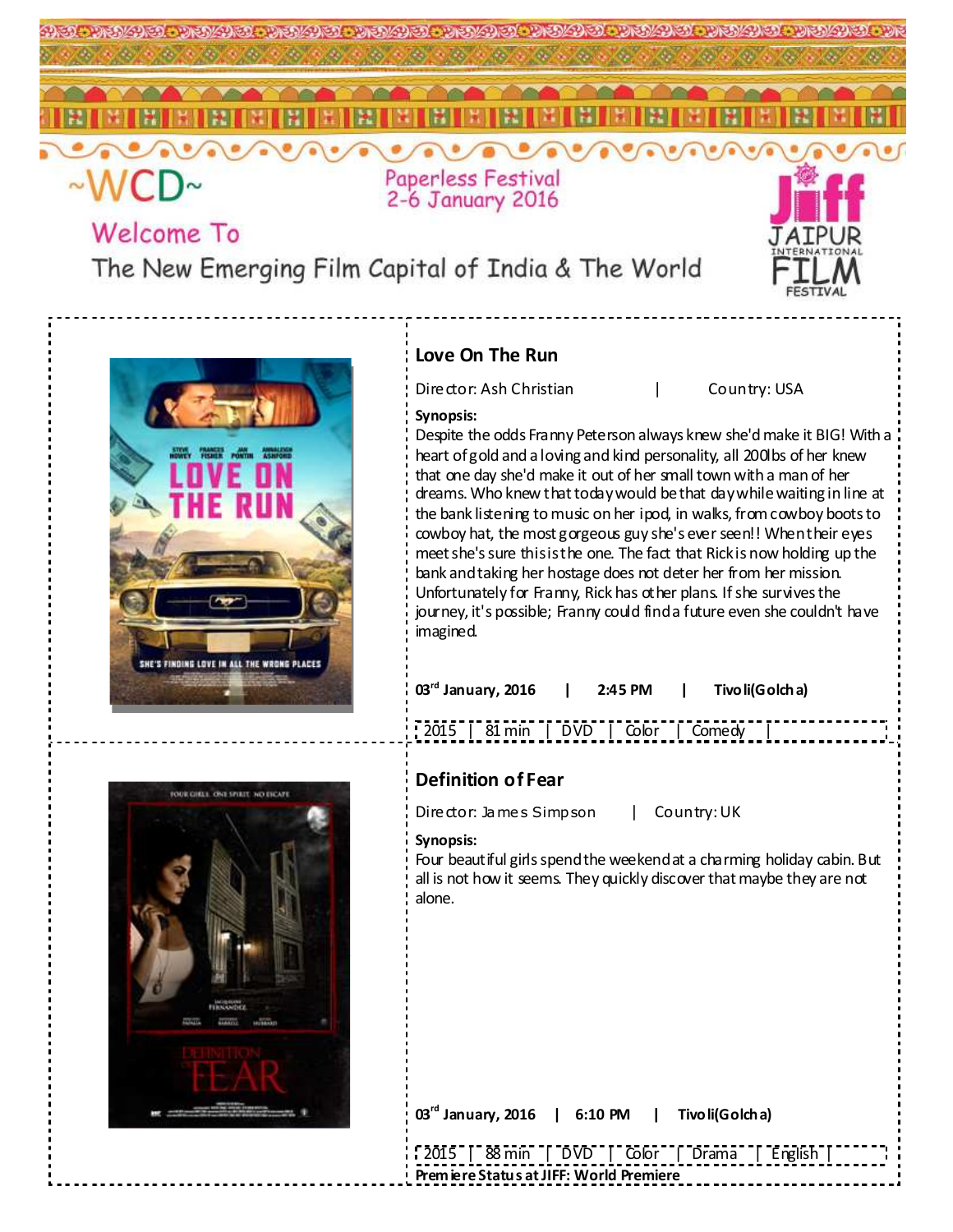



### **Parinati**

Director: Prakash Jha | Country: India

#### **Synopsis:**

Based on a folk-tale from Rajasthan 'Parinati' deals with the inherent tragedy of human avarice, which must inevitably lead to self-destruction. Ganesh, the protagonist, is a potter who leads a happy and contented life in a remote village in a ternate time. The only ambition he and his wife Kurjan share is to get their only son Laxman married and bring a daughter-in- law home.

Destiny, however, has ordained otherwise. Ganesh is hand-picked for his honesty and dedication by a local charitable Seth to become the caretaker of his Dharmashala (Inn) in the middle of the desert. There, Ganesh and Kurjan meet a wealthy couple, who are greatly pleased with their service and hospitality.

**03rd January, 2016 | 4:15 PM | Manipal University** 

1989 | 125 min | HD | Color | Drama | Hindi | Previous Nominations: National Award; London Film Festival

### **MSG2: The Messenger**

Director: Saint Gurmeet Ram Rahim Singh Ji Insan | Country: India

### **Synopsis:**

MSG 2 The Messenger is based on true events of Dera Sacha Sauda in years 2000-2001. Although the main story line is true, action & comedy is added for entertainment. Saint Gurmeet Ram Rahim Singh Insan plays plays to be a warrior fighting against the wild & primitive lifestyle of tribal and succeeding in turning them into civilized human beings.

| 04 <sup>th</sup> January, 2016               | 10:30 AM I | Nile(Golcha) |  |
|----------------------------------------------|------------|--------------|--|
| 2015   134 min   DVD   Color   Drama   Hindi |            |              |  |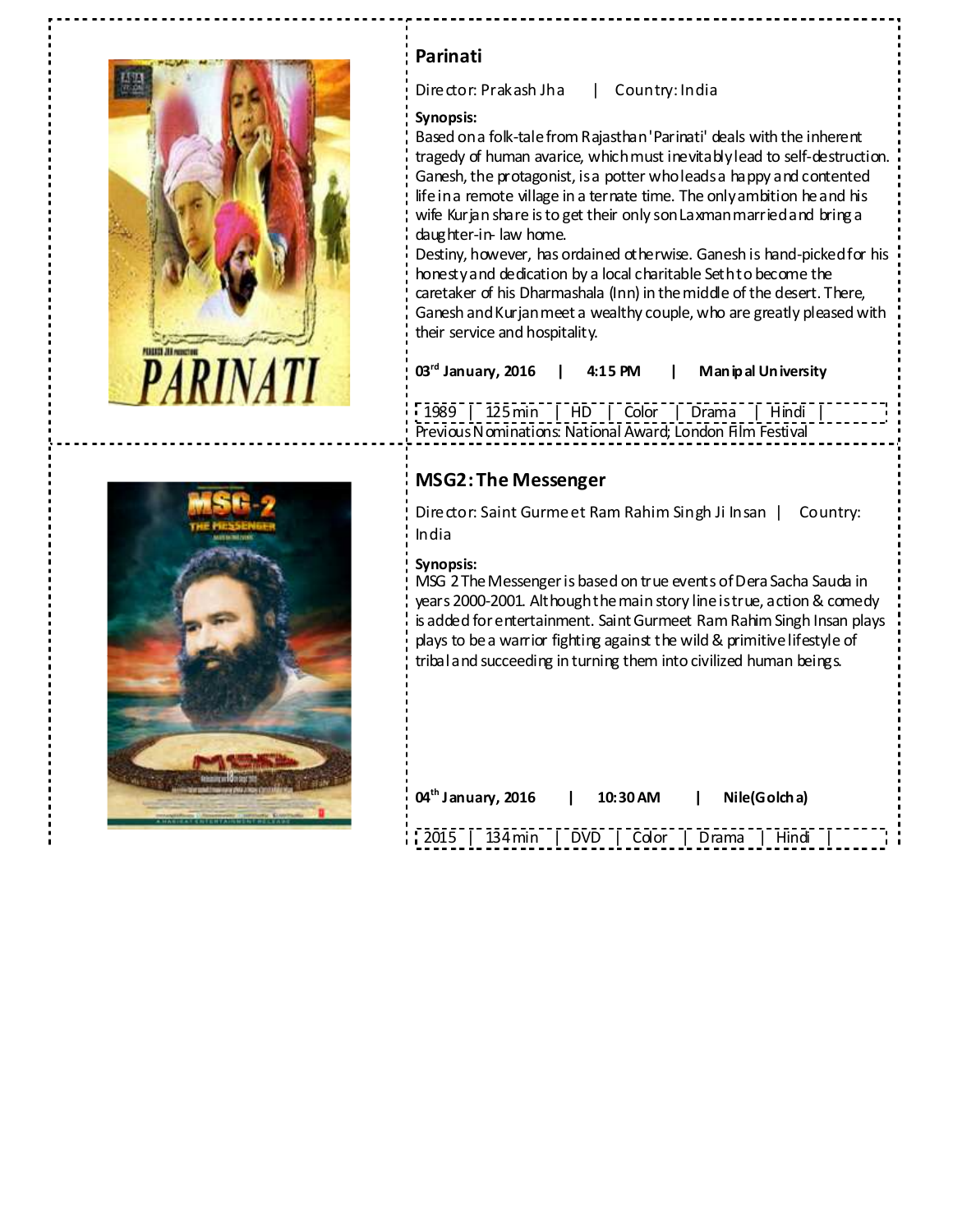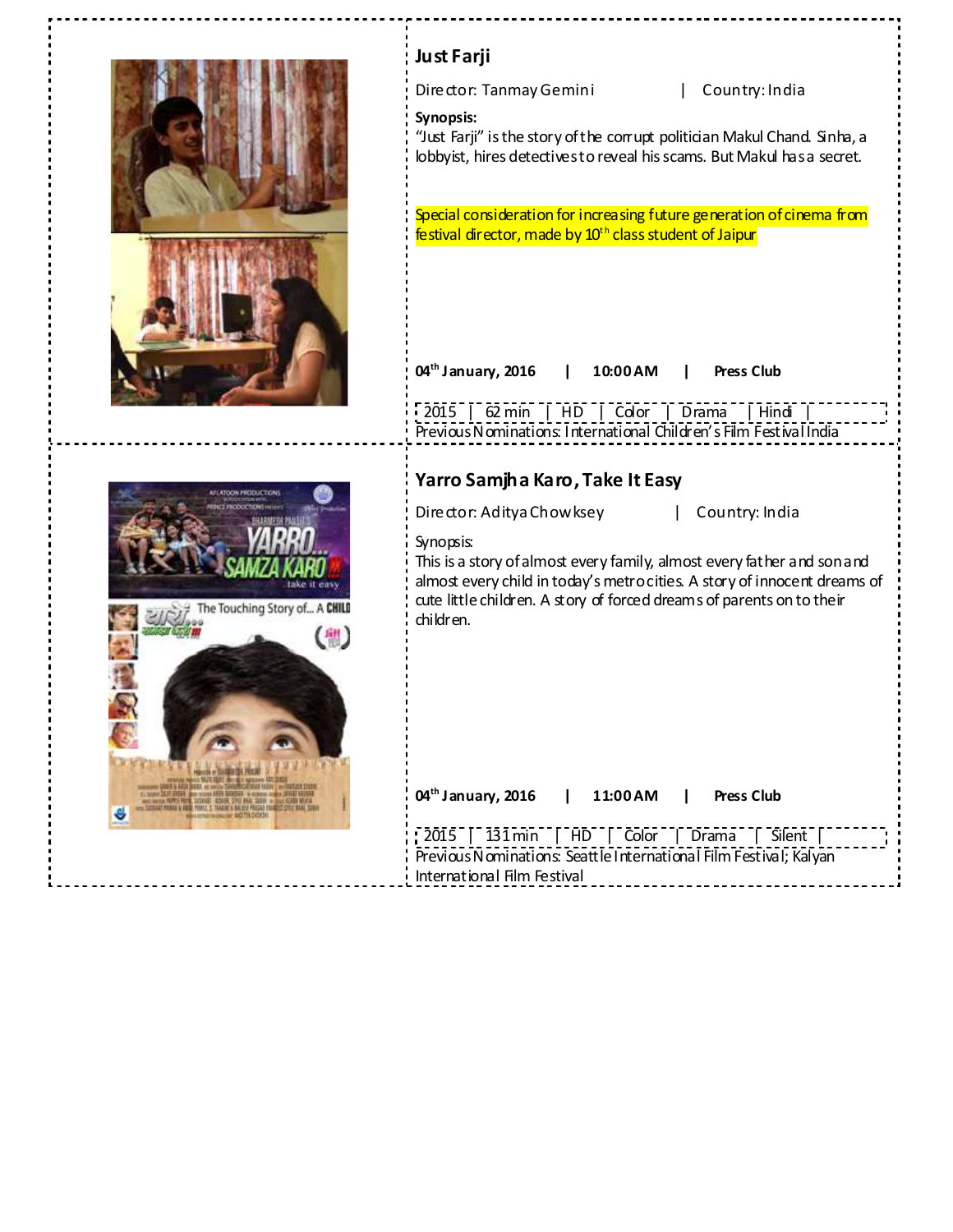#### **Note:**

#### **Venue Address:**

**Tivoli and Nile (Golcha Cinema):** Golcha Cinema, Opp. Ram Niwas Garden, New Gate, Chaura Rasta, Jaipur, Rajasthan 302004

Press Club: Pink City Press Club, Narayan Singh Circle Bus Stand, Tri Murti Circle, Rambagh, Jaipur, Rajasthan 302004

**Rajasthan Prod Sikshan Samiti**: Rajasthan Prod Sikshan Samiti, Opp. Anti-Corruption Bureau, Jhalana Institutional Area, Jhalana Doongri, Jaipur, Rajasthan 302004

**Manipal University:** Manipal University Jaipur, Jaipur-Ajmer Express Highway, Dehmi Kalan, Near GVK Toll Plaza, Jaipur, Rajasthan 303007

**B.I.T. Campus:** Birla Institute of Technology, 27, Malviya Nagar Industrial Area, Malviya Nagar, Jaipur, Rajasthan 302017